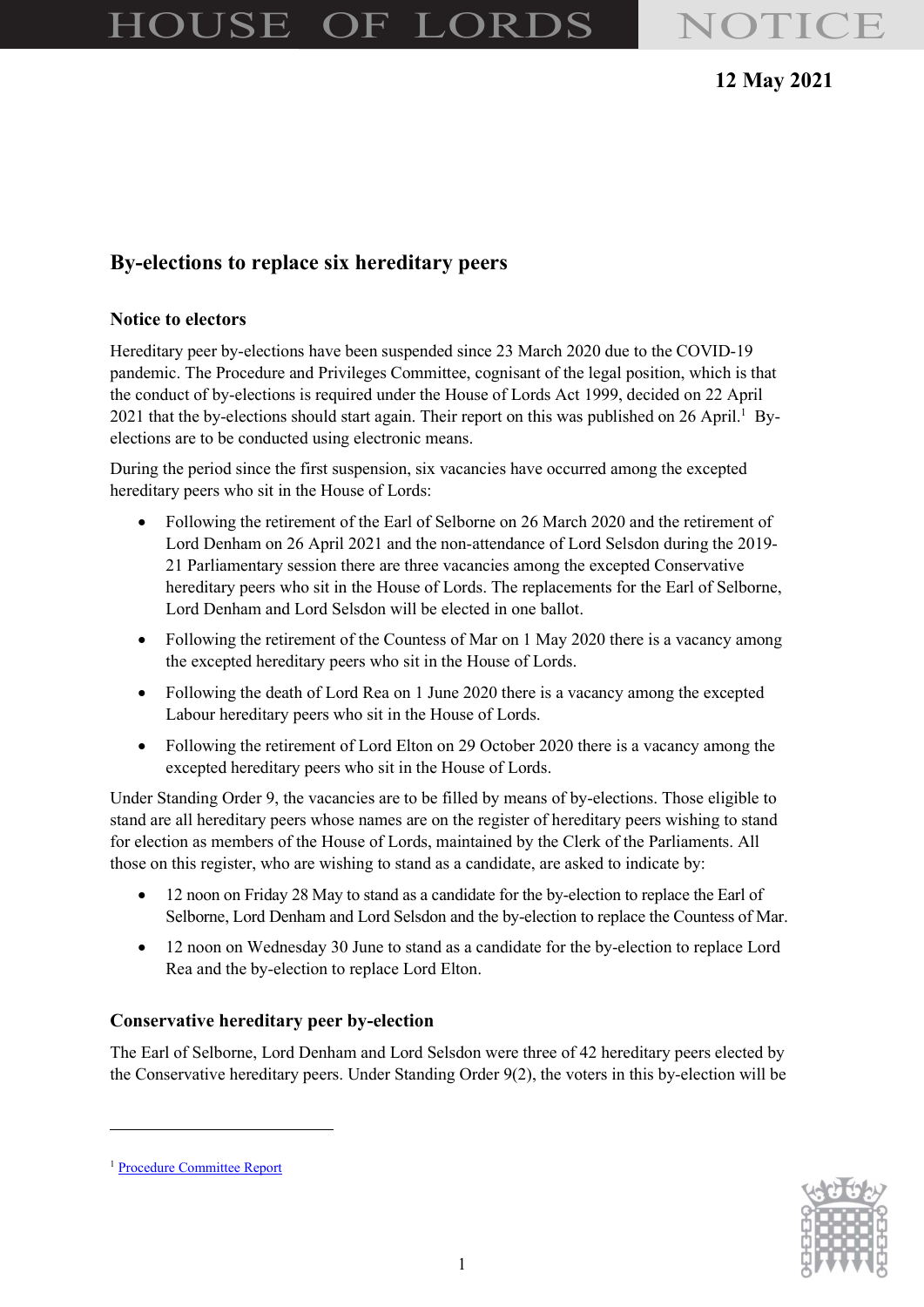the excepted hereditary peers belonging to the Conservative group<sup>2</sup>, of whom there are currently 43<sup>3</sup> eligible to vote. A list is in Annex 1.

#### Whole House hereditary peer by-election (Crossbench)

The Countess of Mar was one of the 15 hereditary peers elected by the whole House in 1999 from among those ready to serve as Deputy Speakers or in any other office. Therefore, under Standing Order 9(3), her successor will be elected by the whole House.<sup>4</sup> In 1999 the Procedure Committee recommended that any peer elected at a by-election in this category should not be expected to serve as a Deputy Speaker. Under the terms of an informal agreement amongst the parties and groups in the House of Lords, it is expected that this vacancy will be filled by an hereditary peer who will sit as a crossbench member of the House.

#### Labour hereditary peer by-election

Lord Rea was one of two hereditary peers elected by the Labour hereditary peers. Under Standing Order 9(2), the voters in this by-election will be the excepted hereditary peers belonging to the Labour group<sup>5</sup>, of whom there are currently three<sup>6</sup> eligible to vote. A list is in Annex 1.

#### Whole House hereditary peer by-election (Conservative)

Lord Elton was one of the 15 hereditary peers elected by the whole House in 1999 from among those ready to serve as Deputy Speakers or in any other office. Therefore, under Standing Order 9(3), his successor will be elected by the whole House.<sup>7</sup> In 1999 the Procedure Committee recommended that any peer elected at a by-election in this category should not be expected to serve as a Deputy Speaker. Under the terms of an informal agreement amongst the parties and groups in the House of Lords, it is expected that this vacancy will be filled by an hereditary peer who will sit as a Conservative member of the House.

#### This Notice sets out the timetable for two by-elections:

- By-election to replace the Earl of Selborne, Lord Denham and Lord Selsdon; and
- By-election to replace the Countess of Mar.

The timetable for the by-elections to replace Lord Rea and Lord Elton will be set out in a Notice which will be issued in the week of 14 June.

Conservative group; and eight hereditary peers elected by the whole House who currently are in the Conservative group.

<sup>&</sup>lt;sup>7</sup> All peers who have taken the oath on or before 7 July are eligible to vote, except those who are subject to statutory disqualification, suspended from the service of the House or on leave of absence.



<sup>&</sup>lt;sup>2</sup> All peers in this group who have taken the oath on or before 9 June are eligible to vote, except those who are: subject to statutory disqualification; suspended from the service of the House; or on leave of absence.

<sup>&</sup>lt;sup>3</sup> This figure comprises 35 hereditary peers elected by Conservative hereditary peers who currently are in the

<sup>4</sup>All members of the House who have taken the oath on or before 9 June are eligible to vote, except those who are: subject to statutory disqualification; suspended from the service of the House; or on leave of absence.

<sup>&</sup>lt;sup>5</sup> All peers in this group who have taken the oath on or before 7 July are eligible to vote, except those who are subject to statutory disqualification, suspended from the service of the House or on leave of absence.

<sup>6</sup> This figure comprises one hereditary peer elected by Labour hereditary peers who currently are in the Labour group; and two hereditary peers elected by the whole House who currently are in the Labour group.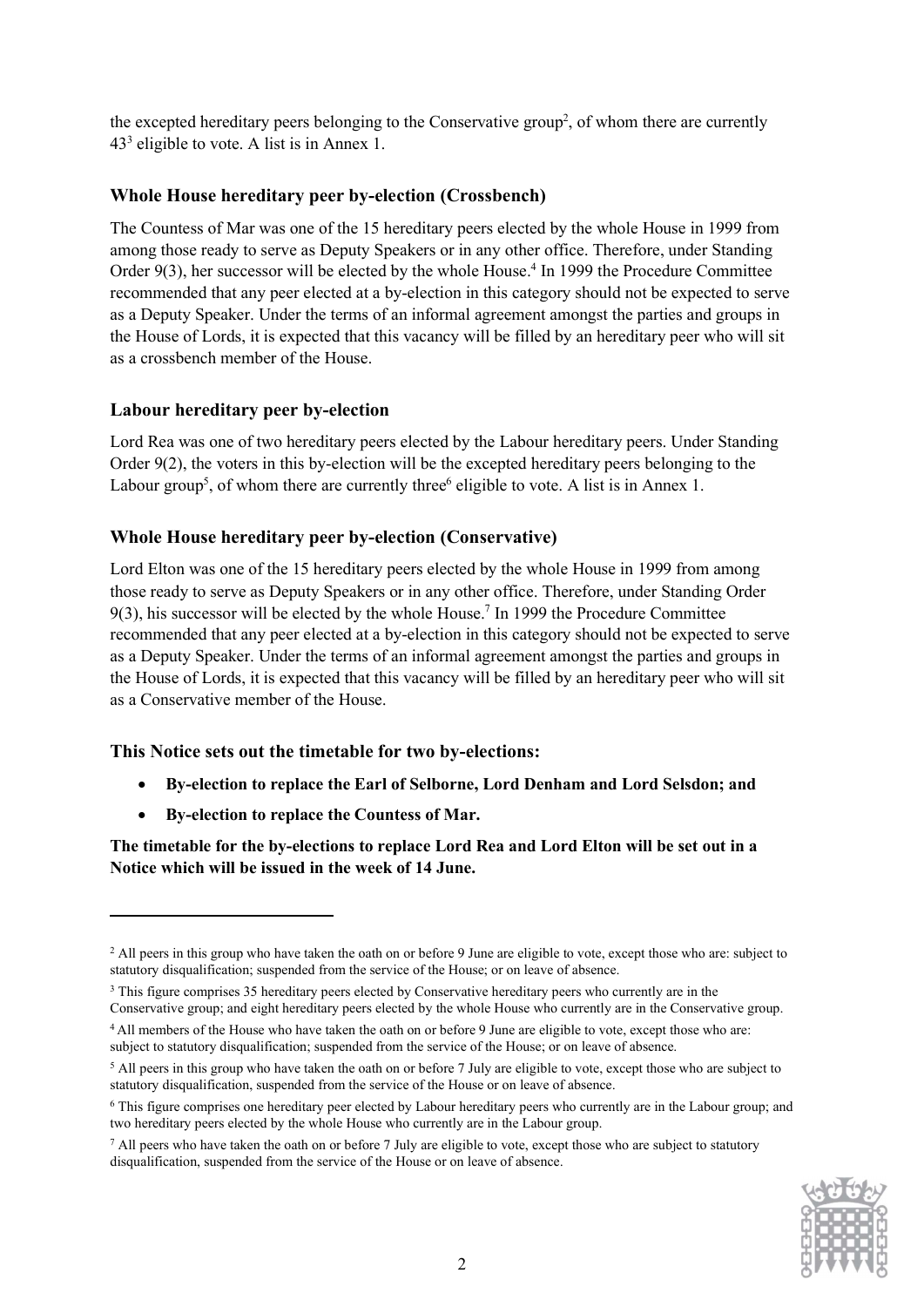#### Conduct of the by-elections

Candidates will be invited, but not required, to submit statements in support of their candidature. Such statements, which will not exceed 75 words, will be circulated by the House Administration to all electors.

The Code of Conduct for the by-elections is in Annex 2. Civica Election Services are assisting the Clerk of the Parliaments with the organisation of the by-elections.

#### Timetable for the by-election to replace the Earl of Selborne, Lord Denham and Lord Selsdon (Conservative group electors)

| Friday 28 May, 12 noon | Deadline for candidate registration and deadline for members to<br>register for a postal vote (only members with accessibility<br>requirements or members without a parliamentary email address<br>may request a postal vote). |
|------------------------|--------------------------------------------------------------------------------------------------------------------------------------------------------------------------------------------------------------------------------|
| Friday 4 June          | Ballot papers sent by Civica Election Services to those requesting a<br>postal vote.                                                                                                                                           |
| Friday 4 June          | List of candidates and statements issued to electors.                                                                                                                                                                          |
| Monday 14 June         | Voting to take place electronically from $10am - 5pm$ . 5pm is also<br>the deadline for receipt of ballot papers.                                                                                                              |
| Thursday 17 June       | Result of the by-election reported to the House.                                                                                                                                                                               |

#### Timetable for the by-election to replace the Countess of Mar (whole House election)

| Friday 28 May, 12 noon             | Deadline for candidate registration and deadline for members to<br>register for a postal vote (only members with accessibility<br>requirements or members without a parliamentary email address<br>may request a postal vote). |
|------------------------------------|--------------------------------------------------------------------------------------------------------------------------------------------------------------------------------------------------------------------------------|
| Friday 4 June                      | List of candidates and statements issued to electors. Ballot papers<br>sent by Civica Election Services to those requesting a postal vote.                                                                                     |
| Tuesday $15-$<br>Wednesday 16 June | Voting to take place electronically from 10am on Tuesday 15 June<br>$-5$ pm on Wednesday 16 June. 5pm on 16 June is also the deadline<br>for receipt of postal ballot papers. <sup>8</sup>                                     |
| Thursday 17 June                   | Result of the by-election reported to the House.                                                                                                                                                                               |



<sup>&</sup>lt;sup>8</sup> This by-election will be held over two days due to the larger electorate of the whole House.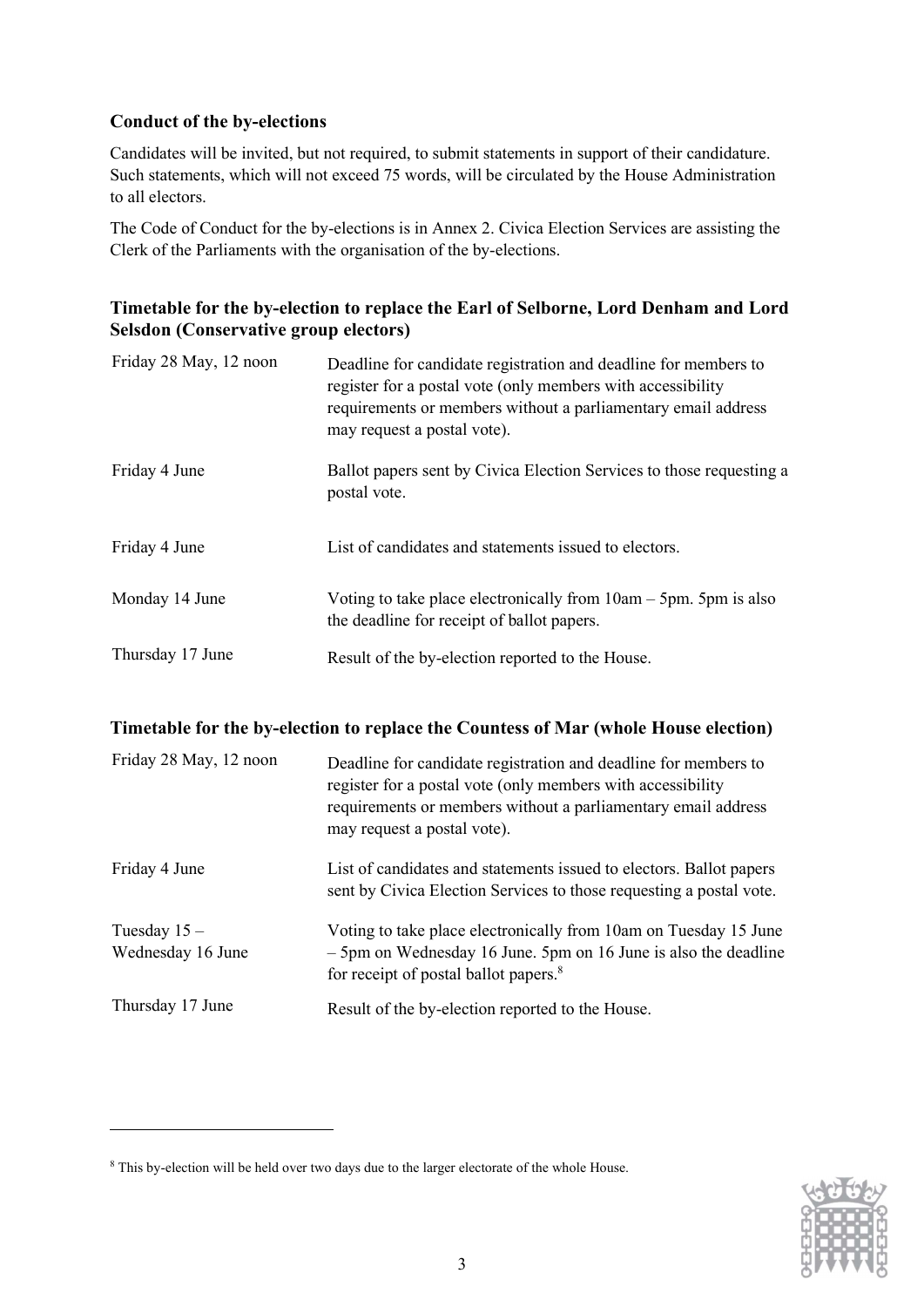#### Voting system

The voting system will be conducted via a secret ballot. The Alternative Vote system will be used for all by-elections.

Voters place the figure 1 in the box next to the name of the candidate they most strongly support, the figure 2 against the next most favoured candidate, and so on. Voters may cast as many or as few votes as they wish. In order to be elected, the first successful candidate must receive at least as many votes as all the other candidates put together. In the event of this not happening after first preference votes have been allocated, the votes of the candidates receiving the lowest number of first preference votes will be shared out according to the second preference marked on them. This will be repeated until one candidate has at least half of the total valid votes.

To replace the Earl of Selborne, Lord Denham and Lord Selsdon, one election, with one ballot paper, will be held to elect three hereditary peers. The process outlined in the previous paragraph will be followed. Once the first candidate has been elected all ballot papers are re-counted to elect the second candidate. In this second count all preferences for the already-elected candidate are transferred to the next preference on the ballot paper. This process is then repeated as per the explanation above for the third candidate. Even though three candidates are being elected, the ballot paper should be marked with only one "1", one "2", one "3", etc.

### **Results**

The results of both elections will be announced in the House of Lords chamber by the Clerk of the Parliaments at a convenient moment (likely to be after oral questions) on Thursday 17 June.

The full results, including the number of first preference votes cast for each candidate and the position after each transfer of votes, will be available in the Printed Paper Office soon after the announcement by the Clerk of the Parliaments. The results will also be published online at www.parliament.uk.

#### Postal ballots – for the by-election to replace the Earl of Selborne, Lord Denham and Lord Selsdon and the by-election to replace the Countess of Mar

Members who have accessibility needs which mean they cannot use the online voting system or who do not have a parliamentary email address may request a postal vote. Such requests for postal votes must be received by noon on Friday 28 May by returning the form below. Members should specify the address to which the ballot paper should be posted. Ballot papers will be posted on Friday 4 June. The ballot papers for postal votes will be sent by Civica Election Services. The ballot papers must be returned by post to Civica Election Services (a prepaid addressed envelope will be provided). Postal votes must be returned to Civica Election Services by:

- 5pm on Monday 14 June for the by-election to replace the Earl of Selborne and Lord Denham.
- 5pm on Wednesday 16 June for the by-election to replace the Countess of Mar.

Postal ballot papers arriving after the deadlines will not be counted.

## Data sharing

Electors should note that their name, parliamentary email address and, if they wish to request a postal ballot, their postal address will be shared with Civica Election Services for the purposes of the administration of the by-election. The lawful basis for processing this information is Article 6(1)(e) of

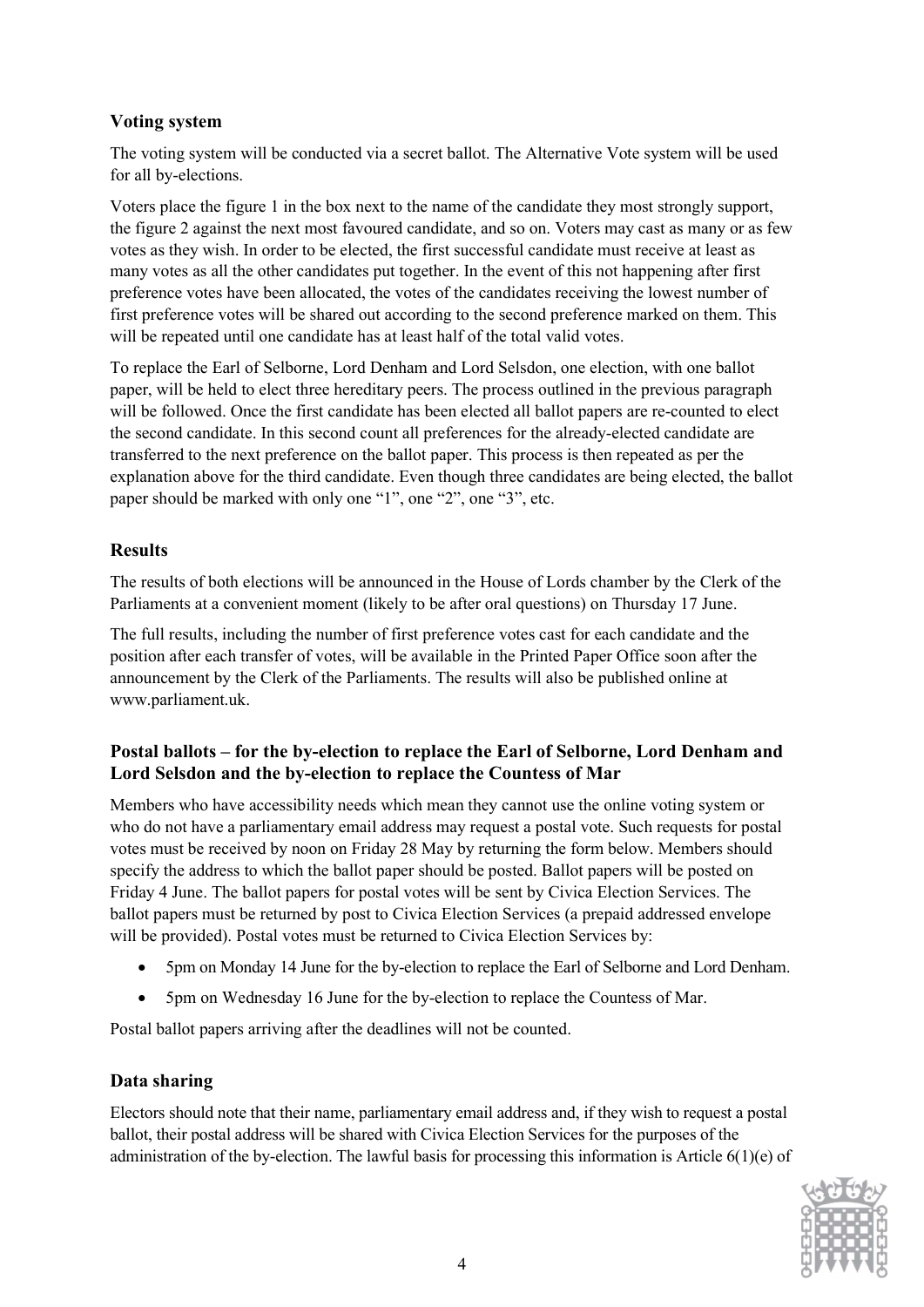the UK General Data Protection Regulation, as supplemented by the Data Protection Act 2018.

# Enquiries

Enquiries may be addressed as follows:

- By e-mail: hlbyelections@parliament.uk
- By telephone: 0207 219 4808/2257

SIMON BURTON Clerk of the Parliaments

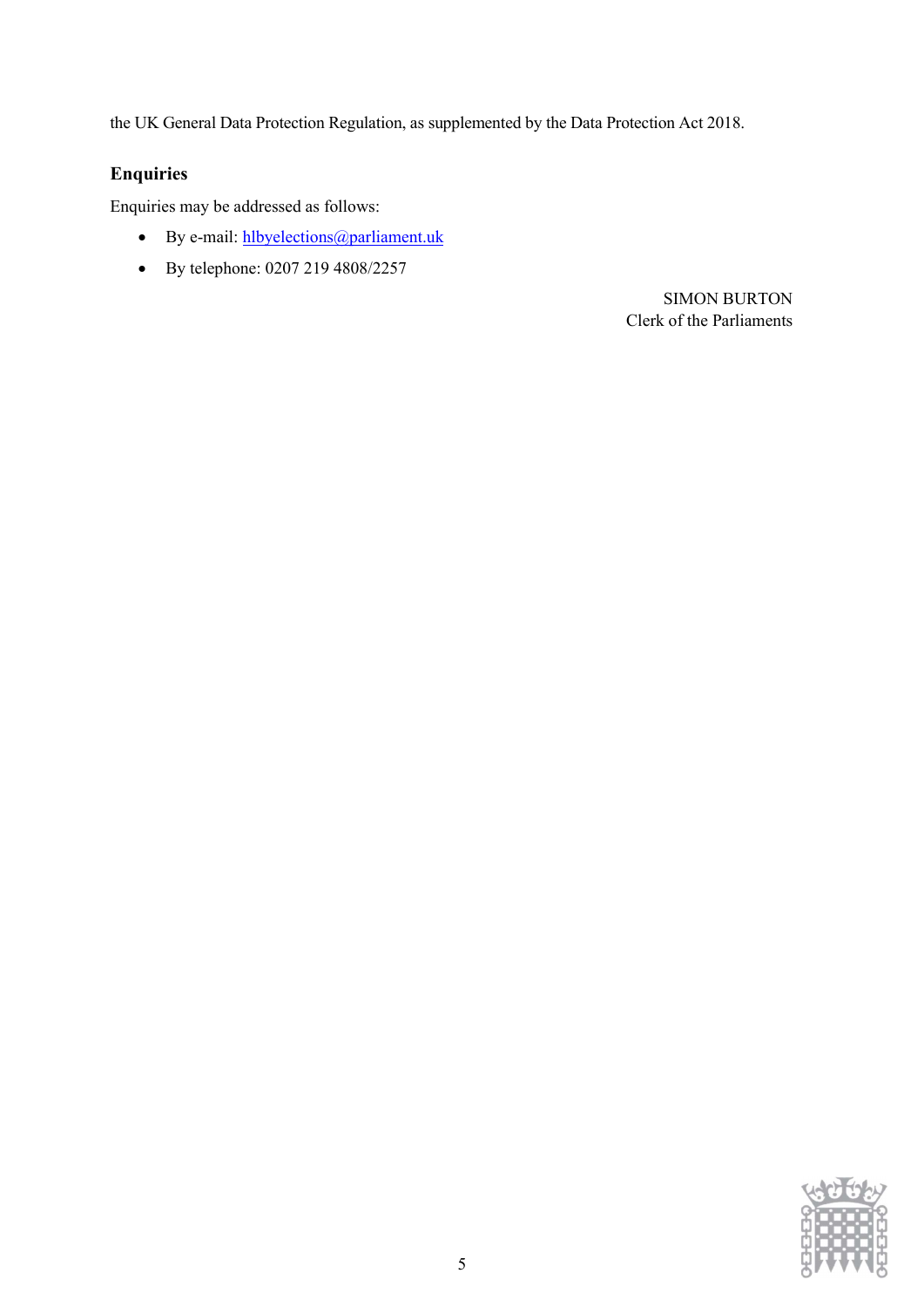#### Annex 1: Excepted Conservative and Labour hereditary peers as at 11 May 2021

Elected by a party or group and sitting as Conservative peers

| Arran, E              | Glenarthur, L | Strathclyde, L       |
|-----------------------|---------------|----------------------|
| Ashton of Hyde, L     | Goschen, L    | Swinfen, L           |
| Astor, V              | Henley, L     | Trefgarne, L         |
| Astor of Hever, L     | Home, E       | Trenchard, L         |
| Attlee, E             | Howe, E       | Younger of Leckie, V |
| Bethell, L            | Lindsay, E    |                      |
| Brabazon of Tara, L   | Liverpool, E  |                      |
| Bridgeman, V          | Lucas, L      |                      |
| Caithness, E          | Mancroft, L   |                      |
| Cathcart, E           | Montrose, D   |                      |
| Courtown, E           | Moynihan, L   |                      |
| Crathorne, L          | Northbrook, L |                      |
| De Mauley, L          | Ridley, V     |                      |
| Dundee, E             | Rotherwick, L |                      |
| Fairfax of Cameron, L | Shrewsbury, E |                      |

Elected by the whole House and sitting as Conservative peers

Borwick, L. Brougham and Vaux, L. Colgrain, L. Colwyn, L. Eccles, V. Geddes, L. Reay, L. Ullswater, V.

Elected by a party or group and sitting as Labour peers

Grantchester, L.

Elected by the whole House and sitting as Labour peers

Hanworth, V. Simon, V.

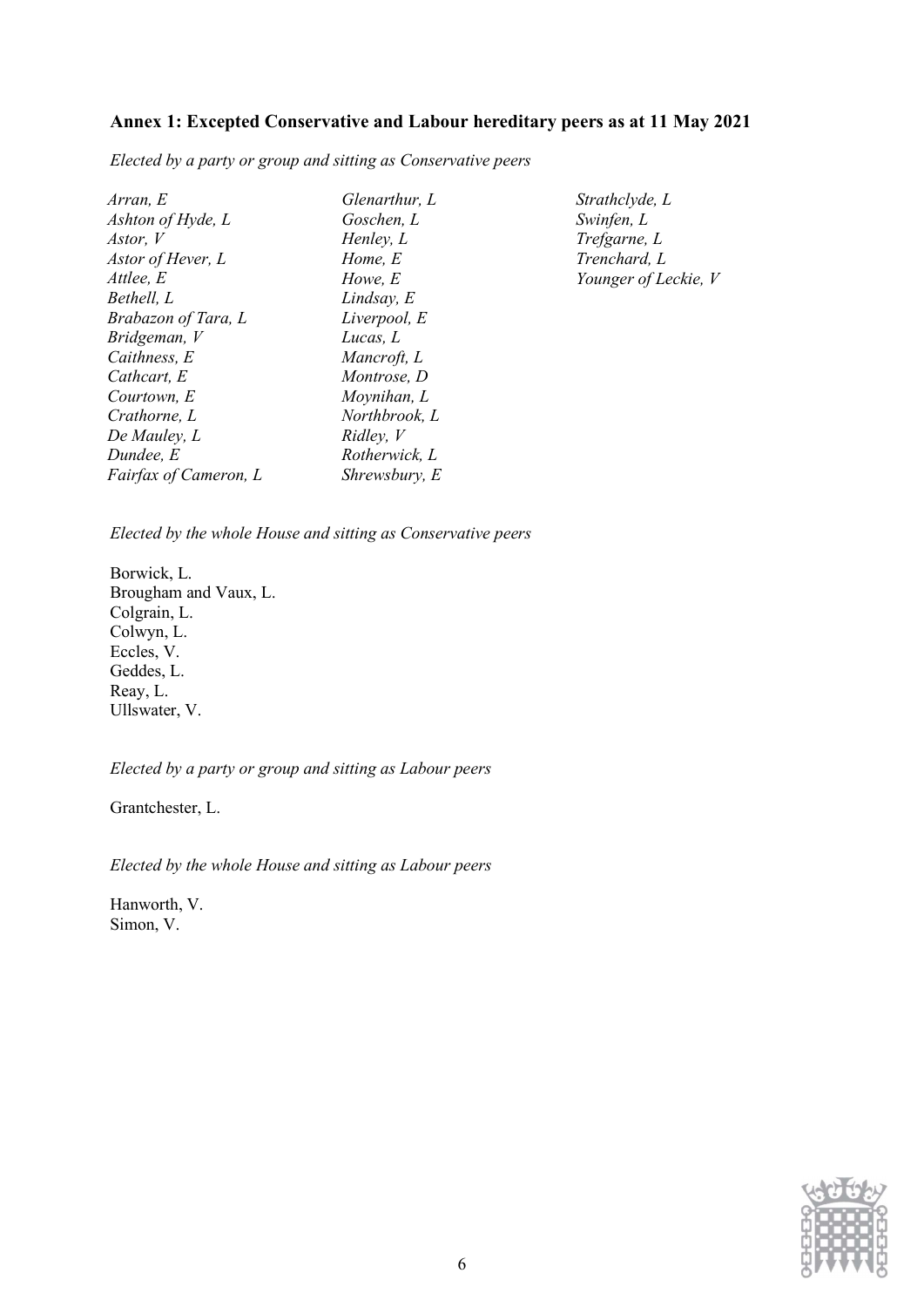#### Annex 2: Code of Conduct

- 1. Voting instructions will not indicate any qualification or reason why a candidate should be elected.
- 2. Candidates may not offer hospitality, entertainment or financial inducements to electors intended to influence their votes or likely to have that effect.
- 3. Candidates may not engage in any activity intended or likely to discredit other candidates in the election.
- 4. If the Clerk of the Parliaments suspects, on reasonable grounds, that some material irregularity or improper conduct may have occurred in the electoral process, he may refer the matter to the Committee for Procedure and Privileges. The committee may, if it thinks fit, recommend the disqualification of a successful candidate if their election appears to have been influenced by material irregularity or improper conduct.
- 5. In this code of conduct, "candidate" includes an agent or supporter acting on behalf of the candidate